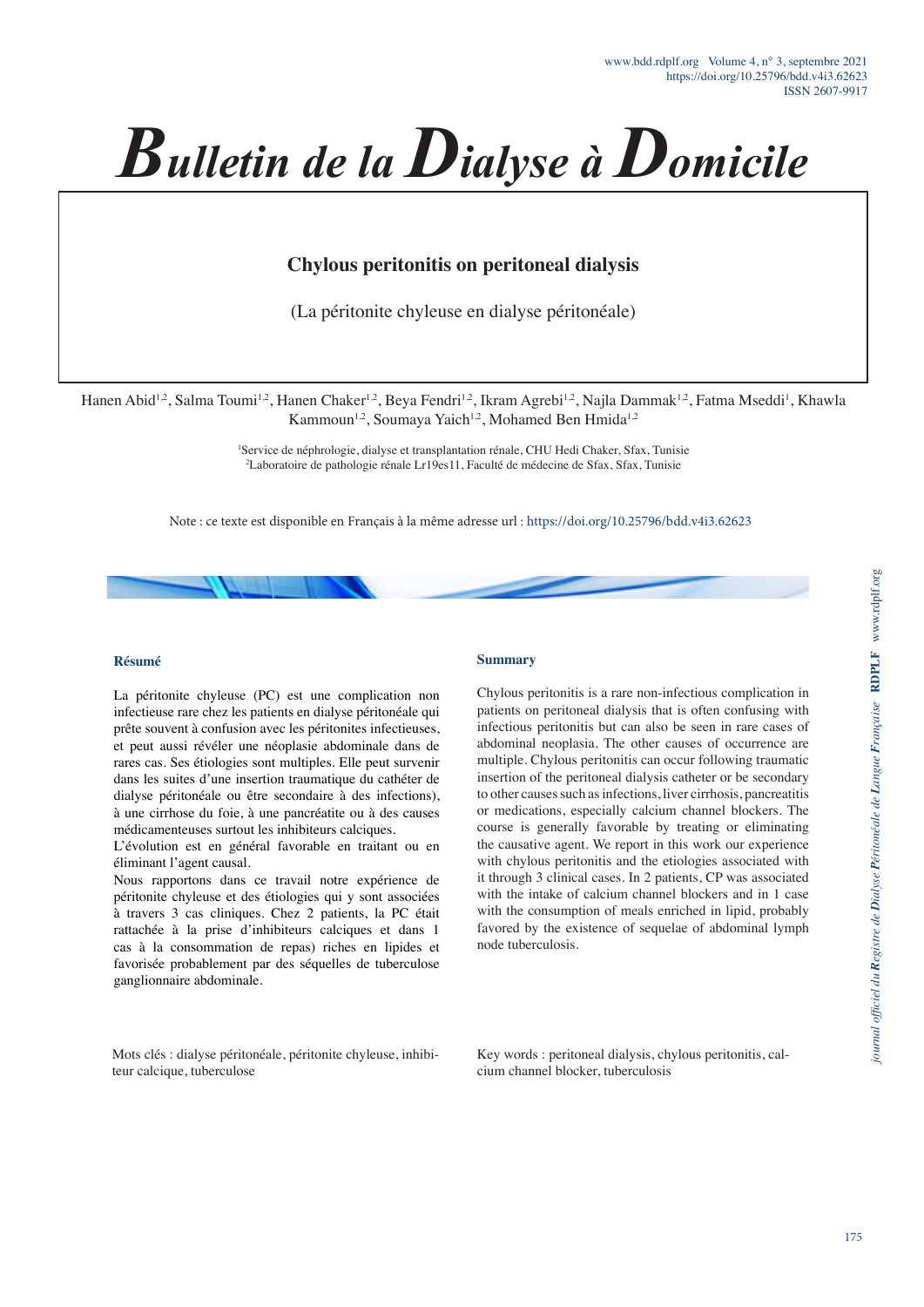### **INTRODUCTION**

Chyloperitoneum is a rare complication in patients on peritoneal dialysis (PD) characterized by a milky-looking peritoneal effluent with normal cellularity and rich in triglycerides (TG) (1). Chyloperitoneum occurs in presence of alterations affecting the sub-diaphragmatic lymphatic system in the abdominal cavity and has multiple etiologies (1). Most common causes are hepatic cirrhosis, malignant abdominal tumors and infections (tuberculosis). Traumatic or surgical lesions of the lymphatic system, especially during traumatic catheter placement, remain a rare complication, as are drugs, the most implicated of which are calcium channel blockers (CI)  $(2,3)$ . We describe in this work our experience with chylous peritonitis through 3 observations.

### **OBSERVATIONS**

## Case  $n \circ 1$ :

This was a 60-year-old man with a history of recurrent renal lithiasis, arterial hypertension (hypertension) since 2009 on manidipine and end-stage chronic renal disease (ESRD) secondary to chronic interstitial nephropathy (CIN), on PD since 2011. Her hypertension was well controlled with manidipine (20 mg / d) and furosemide (120 mg / d). The patient presented a first episode of peritonitis on July 12, 2012 with Pseudomonas and Serratia. He was treated with ceftazidime, amikacin and ciprofloxacin with good improvement. A week later, he presented with a bag of lactescent-appearing drained dialysate (Figure 1).

There was no change in general condition nor fever. The clinical examination of this patient was without abnormalities. Cytobacteriologic examination of the dialysate fluid showed normal cellularity and negative culture. The abdominal ultrasound did not show any suspicious lesions suggestive of neoplasia. Thus, manidipine, suspected as the cause, was replaced by perindopril. The course was marked by the immediate disappearance of the chyloperitoneum (Figure 2) without recurrence during follow-up.





 *Figure 1. Drained dialysate demonstrating a lactescent aspect*

 *Figure 2. Normal aspect of drained dialysate after cessation of manidipine prescription*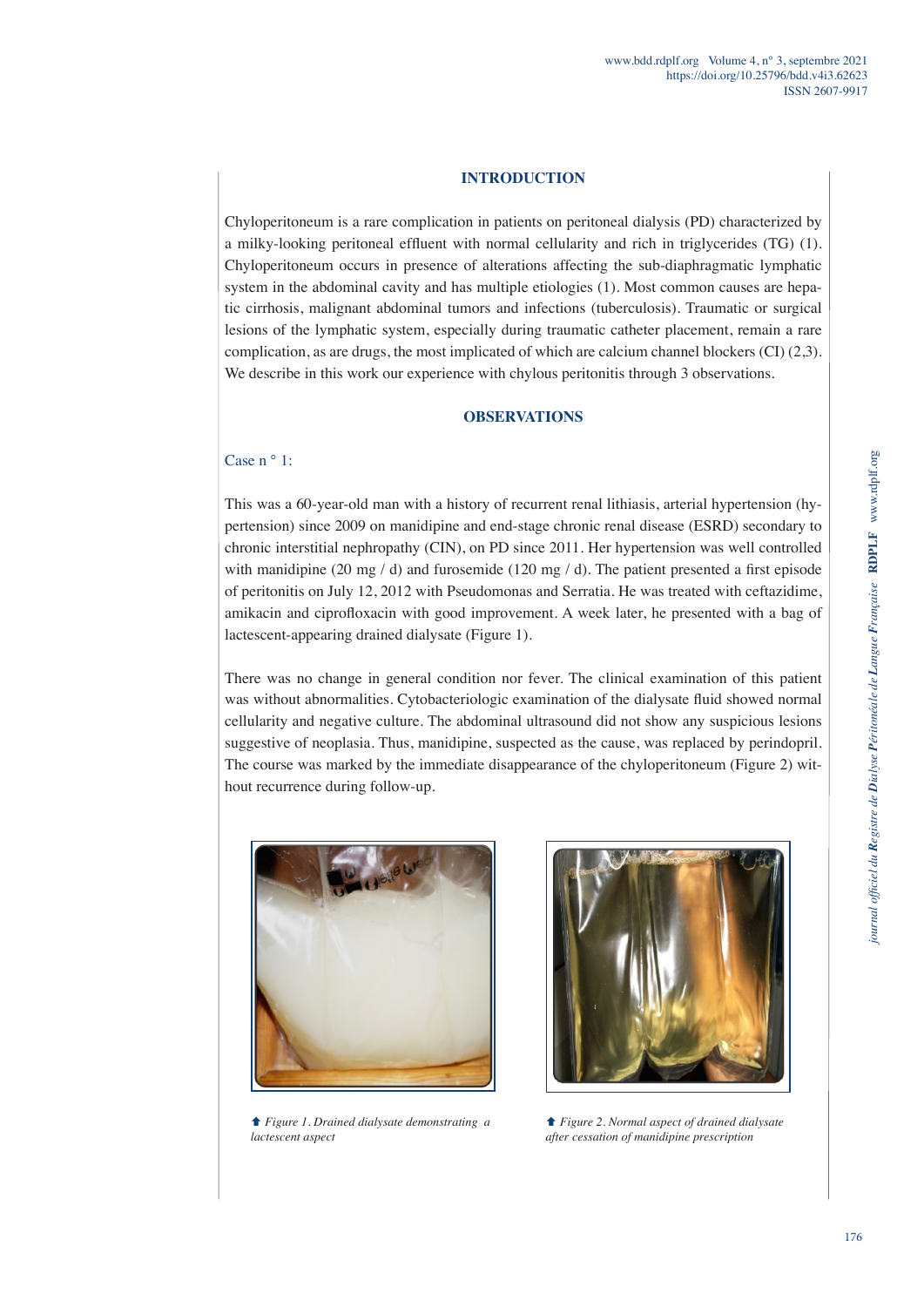# Case  $n \circ 2$ :

This was a 58-year-old man with hypertension on discontinuation of treatment with a history of abdominal lymph node tuberculosis (TBC) treated with quadruple therapy for 9 months with clinical remission. In addition, the patient had a history of esophageal mycosis, mixed dyslipidemia, and ESRD secondary to primary extra-capillary glomerulonephritis. He underwent a kidney transplant in 1997 from a living donor complicated by chronic allograft nephropathy with transfer to peritoneal dialysis in 2017. His usual treatment included atorvastatin, prednisone, calcium , derivatives of vitamin D, foldin and iron. He experienced an episode of peritoneal infection with Staphylococcus aureus and Pseudomonas putida in March 2018 successfully treated with vancomycin, amikacin, ceftazidime and ciprofloxacin for 10 days. In the aftermath of this episode of peritonitis, the patient developed 2 episodes of chyloperitoneum in April and May 2018 at a distance from the antibiotic treatment. His usual treatment did not include calcic inhibitors. On clinical examination, he had lower extremity edema. The remainder of the physical examination was unremarkable.There was no biological inflammatory syndrome. There was no cirrhosis or heart failure. Cytobacteriological examination of the dialysate fluid showed normal cellularity

and sterile culture (Figure 3). The human immunodeficiency virus (HIV) and hepatitis C virus (HCV) serologies as well as the Hbs antigen were negative. The test for Koch's bacillus in sputum was negative. An abdominal CT scan performed in April 2018 showed multiple mesenteric and lumbo-aortic lymph node calcifications that looked like a sequel. There were no radiological signs in favor of intra-abdominal neoplasia. a dietary survey revealed a diet enriched in lipids and there was hypertriglyceridemia at 2.3 mmol / l, these episodes of chylous peritonitis were linked to the consumption of large meals probably favored by the existence of sequelae of tuberculosis hampering intra lymphatic drainage abdominal. Chyloperitoneum resolved spontaneously with reduced lipid intake during each epi-*fluid of case 2* sode after an average of 7 days.



 *figure 3. Lactescent aspect of drainage* 

## Case n ° 3:

This was a 53-year-old man. He had a history of hypertension, mixed dyslipidemia, coronary insufficiency with stenting in 2015, and end-stage chronic renal failure due to glomerular nephropathy. He started peritoneal dialysis in May 2019. PD catheter was placed in May 2019 without incident. His usual treatment included: lercanidipine, moxonidine, a beta blocker, and adjuvant

therapy for his CRF. In November 2019, the patient consulted for an accidental rupture of the PD catheter with a coincidental discovery at the same time of a chylous aspect of the effluent dialysate (Figure 4). On clinical examination, the blood pressure was high and he had lower legs edema. The chest X-ray as well as the abdominal ultrasound were wit-



hout abnormalities. The extension line was  *figure 4. Chylous aspect of drained dialysate in case 3*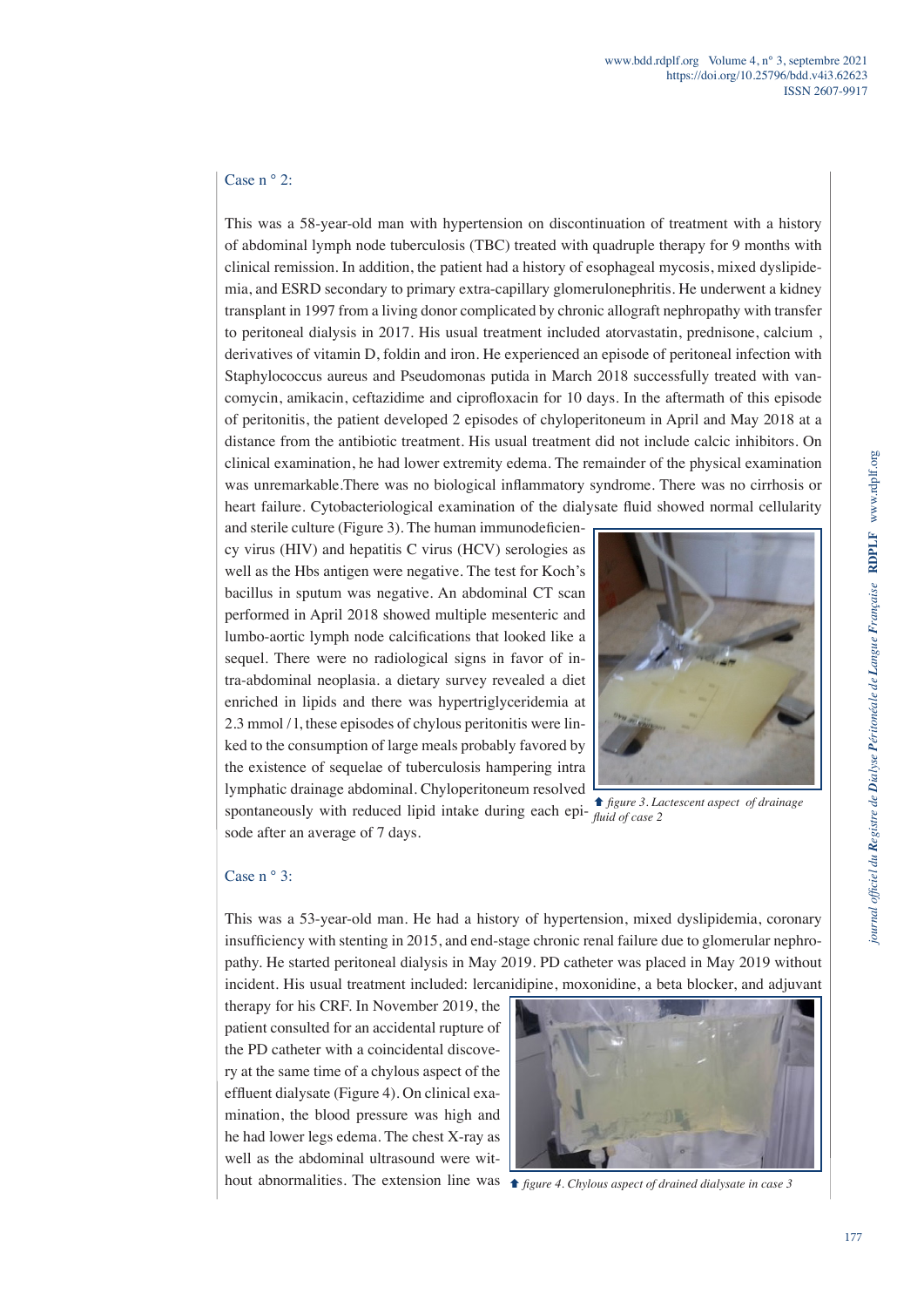changed and the patient was put on vancomycin and ciprofloxacin for 5 days prophylactically. The cytobacteriologic examination of the effluent dialysate fluid was negative. Biologically There was no biological inflammatory syndrome and the triglyceride (TG) level was 3.18 mmol / l /. Faced with the notion of recurrence of the chylous appearance of the effluent dialysate fluid at a distance from the antibiotic treatment, the diagnosis mentioned was that of chylous peritonitis secondary to lercanidipine. The outcome was favorable after stopping lercanidipine. The patient was put on irbesartan, amlodipine and a diuretic. After a 24-month follow-up from stopping lercanidipine, there was no recurrence of chylous peritonitis. Table I summarizes the clinical characteristics of our patients.

 *Table 1: clinical characteristics of patients*

|        | Age/sex     | Time of chylous<br>peritonitis since PD<br>start | Patients' history                                                                              | Suspected<br>etiology                                       | Evolution  |
|--------|-------------|--------------------------------------------------|------------------------------------------------------------------------------------------------|-------------------------------------------------------------|------------|
| Case 1 | $60$ yrs/ M | 17 months                                        | HBP, ESRD, renal stone<br>disease                                                              | manidipine                                                  | No relapse |
| Case 2 | 58 yrs/ M   | 13 months                                        | HBP, abdominal lymph node<br>tuberculosis, oesophagal<br>mycosis, dyslipidemia,<br><b>ESRD</b> | lipids enriched meals<br>abdominal<br>tuberculosis sequelae | No relapse |
| Case 3 | 53 yrs/ $M$ | 6 months                                         | HBP, dyslipidemia, coronary<br>insufficiency, ESRD                                             | lercanidipine                                               | No relapse |

*HBP: High Blood Pressure; ESRD: end-stage renal disease*

### **DISCUSSION**

Chyloperitoneum is a rare complication in PD. Indeed, PD in our center started in 2001 and, during the period between 2001 and 2020, we only recorded three cases of chyloperitoneum.

The effluent dialysate fluid drained during chyloperitoneum takes on a milky appearance secondary to a large influx of TG associated with obstruction of the abdominal lymphatic vessels. (1) The diagnosis of chyloperitoneum is made on the basis of the milky appearance of the fluid. , the normality of the cellularity with a negative culture and the assay of the TG level in the dialysate (4). The increase in the concentration of TG in the dialysate is considered to be an important indicator of chylous ascites but its precise diagnostic value remains poorly determined (5). The diagnosis of chyloperitoneum is retained if the level of TG is  $> 2.26$  mmol / l (200 mg / l) in the dialysate according to some authors, others require a level of TG> 1.24 mmol  $/1(110 \text{ mg}/1)(6)$ .

The etiologies of chyloperitoneum are multiple. Cirrhosis is the most common cause (7). Heart failure, retroperitoneal fibrosis, radiation therapy, nephrotic syndrome, pancreatitis, abdominal neoplasia (lymphoma), abdominal trauma, and some autoimmune diseases may also be the cause (7,8). The postoperative causes are dominated by the traumatic placement of the PD catheter which can induce an alteration of the lymphatic duct or one of its collaterals. It remains a rare etiology and can complicate 0.5% of catheter implantations (1.9). The predominant infectious causes are tuberculosis and filariasis, especially in developing countries (7). Tuberculosis has been reported to cause obstruction of lymphatic drainage from the intestine leading to rupture of the lymphatic duct (10).

In addition, certain drugs have been reported to cause chyloperitoneum (11). However, the latter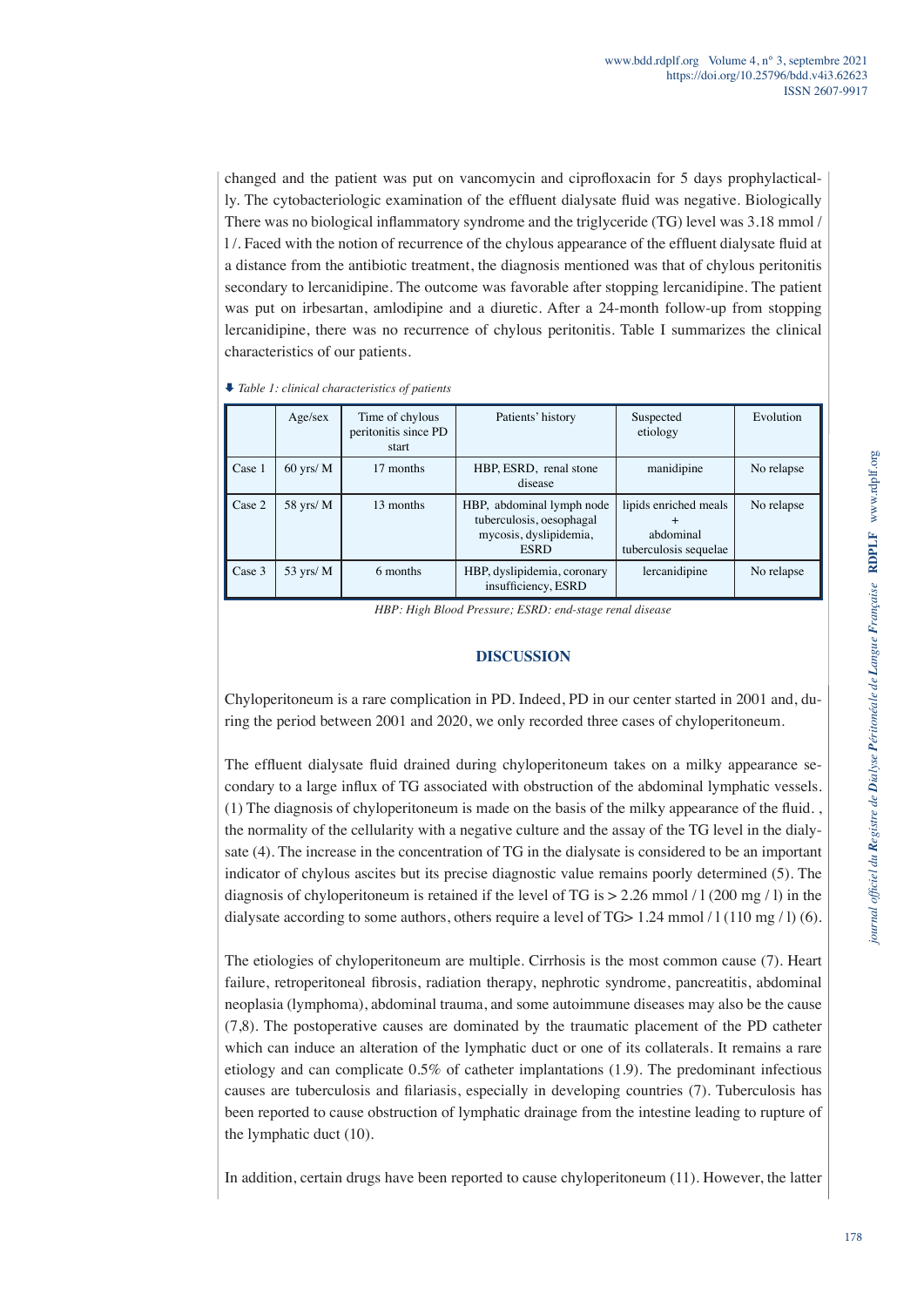remains rare (12). Drugs most incriminated are the calcic inhibitors, mainly the dihydropyridinics and more rarely the non-dihydropyridinics (13,14). Some antibiotics, namely cefazoline, cefalotin have also been implicated in the occurrence of chyloperitoneum.

Chyloperitoneum secondary to calcic inhibitors was first described in 1993 by Yoshimoto who reported 5 cases in patients taking manidipine (15). The mechanism underlying the development of chyloperitoneum associated with calcium blockers probably involves impaired lymphatic functions in the removal of TG and increased ultrafiltration through the peritoneal membrane (16). Since manidipine and lercanidipine are highly lipophilic compared to amlodipine (17), they can easily penetrate the lipid bilayer of the cell membrane and act on calcium channels in smooth muscle cells of the intestine and lymphatic vessels (18,19). The peculiarity of our 1st observation is that manidipine had not been recently introduced. Therefore, the hypothesis put forward explaining the timing of this complication is that the concomitant use of ciprofloxacin known to be a CYP 3A4 inhibitor increased the serum bioavailability of manidipine which caused the development of chyloperitoneum. The outcome was favorable with disappearance of the chyloperitoneum upon discontinuation of manidipine.

The ratio of the occurrence of chylous peritonitis in patients taking lercanidipine varies according to the studies from 13 to 57% (20). Some authors have found that patients with chylous peritonitis secondary to lercanidipine have a hyperpermeable-type peritoneal membrane which could lead to the accumulation of lercanidipine in the peritoneal cavity and decrease lymphatic reabsorption (21). In addition, the presence of hypertriglyceridemia seems to favor the occurrence of chyloperitoneum in these patients. This hypertriglyceridemia could interact with the pharmacokinetics of lercanidipine (22). This is the case of our 3rd patient who had hypertryglyceridemia at 3.18 mmol / L.

For the 2nd patient, the damage of the lymph node tuberculosis in the abdominal lymphatic drainage system namely an increase in the size of the nodes or a lymph node fibrosis resulting as a result of tuberculous lymphadenitis, coupled with a meal rich in lipids favored such a complication as well as relapses. Indeed, the risk of developing chyloperitoneum seems to be related to the blood lipid profile (22). The outcome was favorable on a low fat diet.

Usually, treatment is primarily that of the causative agent (23). When these measures are exceeded, it may be useful to use octreotide / somatostatin analogues, surgical ligation, embolization, and transjugular intrahepatic portosystemic shunt in patients with cirrhosis or in post-traumatic chylous peritonitis where appropriate ( 7,24,25). In addition, optimizing nutrition through a strict medium-fat chain diet with reduced fat intake is helpful (26). The prognosis for chyloperitoneum is good and depends mainly on its etiology (4). Thus, the diagnostic procedure in front of a chylous fluid begins by quickly ruling out a peritoneal infection by carrying out a cytobacteriological examination of the dialysate fluid, then carrying out a complete pancreatic, inflammatory, lipid and infectious assessment, and finally abdominal imaging looking for an abdominal neoplasia. It is through questioning that we will look for traumatic causes, dietary errors or the drug origin which remain diagnoses of elimination.

### **CONCLUSION**

Chyloperitoneum is a rare complication in PD. It could be favored by a diet enriched in lipids.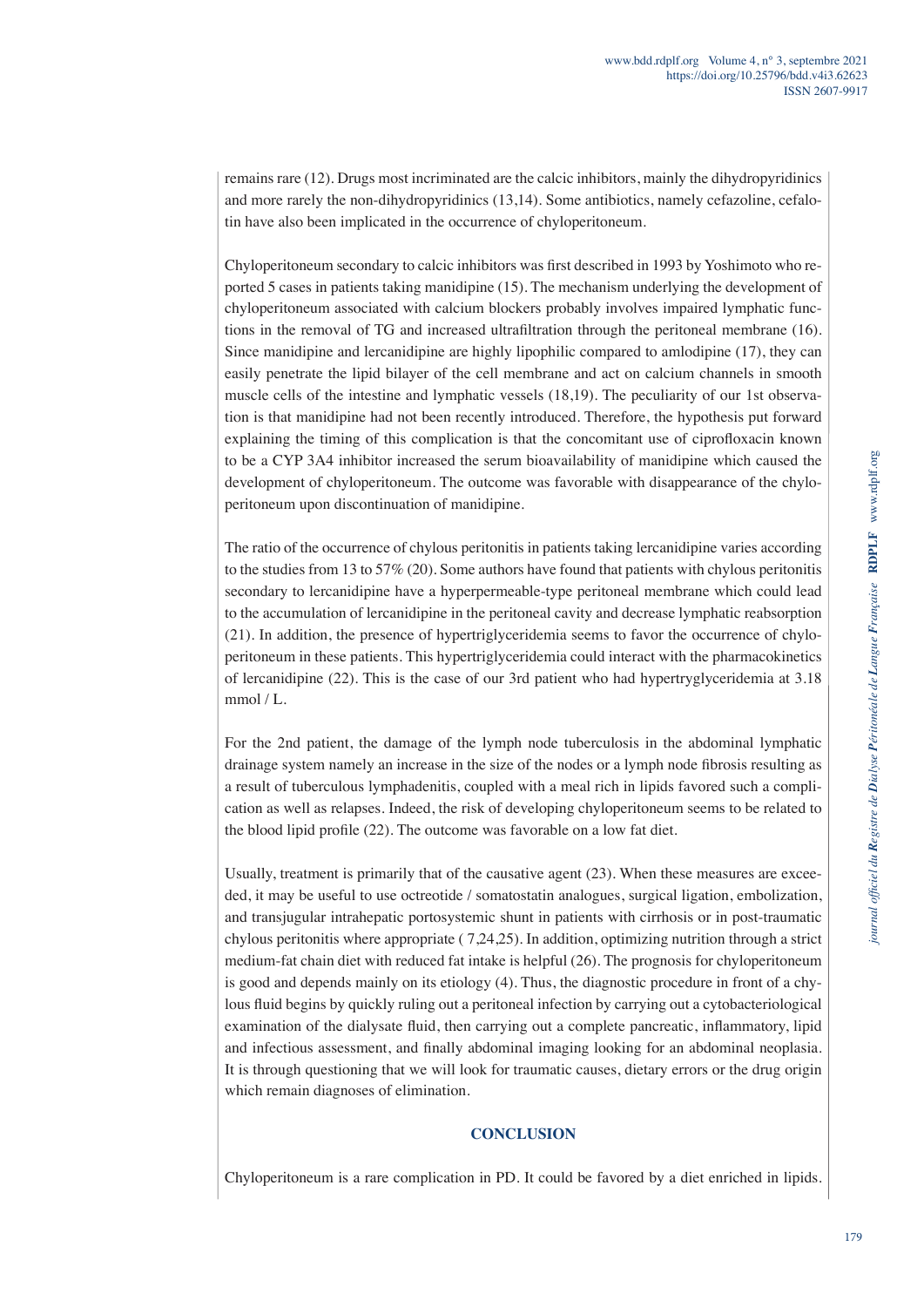First of all, a good clinical examination, a study of the effluent dialysate fluid, an analysis of the current treatments as well as the potential interactions must be carried out, and above all, not to miss a neoplasia. A more comprehensive nutritional study could be of support, in particular in subjects at increased risk for PD. On the other hand, calcic-inhibitors, which is certainly a rare cause of chyloperitoneum, but their prescription in patients on PD requires more attention, especially if they are combined with other drugs that interfere with their metabolism.

# **ROLES OF THE CO-AUTHORS**

Ikram Agrebi, and Najla Dammak designed the project; Hanen Abid and Salma Toumi did the writing; Khawla Kammoun, Soumaya Yaich, Mohamed Ben Hmida revised and corrected the text; Hanen Chaker, Beya Fendri and Fatma Mseddi provided data collection

# **CONFLICT OF INTEREST**

*The authors declare no conflict of interest for this article.*

# **REFERENCES**

1. Cheung CK, Khwaja A. Chylous ascites: an unusual complication of peritoneal dialysis. A case report and literature review. Perit Dial Int. 2008;28(3):229-31.

2. Kumar A, Mandavdhare HS, Rana SS, Gupta R, Sharma V. Chylous ascites due to idiopathic chronic pancreatitis managed with endoscopic stenting. Clin Res Hepatol Gastroenterol. 2018;42(2):e29-31.

3. Lizaola B, Bonder A, Trivedi HD, Tapper EB, Cardenas A. the diagnostic approach and current management of chylous ascites. Aliment Pharmacol Ther. 2017;46(9):816-24.

4. Pomeranz A, Reichenberg Y, Schurr D, Drukker A. Chyloperitoneum: A Rare Complication of Peritoneal Dialysis. Perit Dial Int J Int Soc Perit Dial. janv 1984;4(1):35-7.

5. Kim S, Yu YM, Kwon J, Yoo H, Jung SH, Lee E. Calcium Channel Blocker-Associated Chyloperitoneum in Patients Receiving Peritoneal Dialysis: A Systematic Review. Int J Environ Res Public Health. 2019;16(8):1333.

6. Campisi C, Bellini C, Eretta C, Zilli A, da Rin E, Davini D, et al. Diagnosis and management of primary chylous ascites. J Vasc Surg. 2006;43(6):1244-8.

7. Almakdisi T, Massoud S, Makdisi G. Lymphomas and chylous ascites: review of the literature. The Oncologist. 2005;10(8):632-5.

8. Kato A, Kohno S, Ohtake T, Takita T, Hirshida A. Chylous ascites in an adult patient with nephrotic syndrome due to membranous nephropathy. Nephron. 2001;89(3):361.

9. Falcon TG, Rodriguez-Carmona A, Fontán MP, Rivera CF, Bouza P, Lozano IR, et al. Complications of permanent catheter implantation for peritoneal dialysis: incidence and risk factors. Adv Perit Dial. 1994;10:206-206.

10. Jhittay PS, Wolverson RL, Wilson AO. Acute chylous peritonitis with associated intestinal tuberculosis. J Pediatr Surg. janv 1986;21(1):75-6.

11. Yoshimoto K, Saima S, Nakamura Y, Nakayama M, Kubo H, Kawaguchi Y, et al. Dihydropyridine type calcium channel blocker-induced turbid dialysate in patients undergoing peritoneal dialysis. Clin Nephrol. 1998;50(2):90-3.

12. Gaied H, Joseph M. Péritonite chyleuse secondaire à Lercanidipine. Bull Dial À Domic. 2018;1(1):43‑6.

13. Eroglu E, Cirak A, Kocyigit I. Lercanidipine Induced Cloudy Effluent in a Patient with Peritoneal Dialysis. Jour Ren Med. 2017;1(2):10.